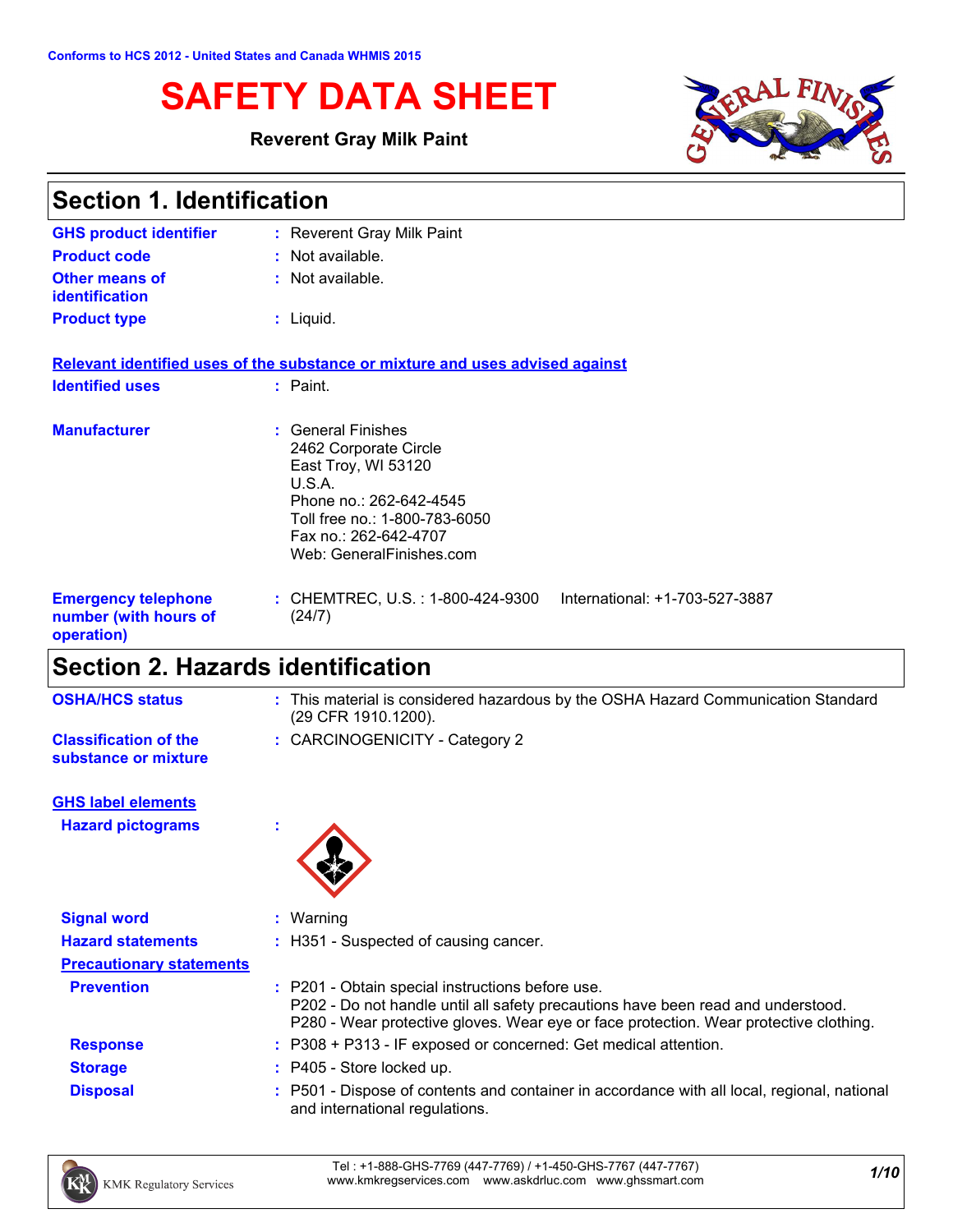

# **Section 2. Hazards identification**

**Hazards not otherwise classified**

**:** None known.

## **Section 3. Composition/information on ingredients**

**Substance/mixture :** Mixture

**Other means of identification**

**:** Not available.

| <b>Ingredient name</b>           | 70            | <b>CAS number</b> |
|----------------------------------|---------------|-------------------|
| Titanium dioxide                 | $10 - 30$     | 13463-67-7        |
| 3-lodo-2-propynyl butylcarbamate | $0.001 - 0.1$ | 55406-53-6        |

**United States: The exact percentage (concentration) in the composition has been withheld as a trade secret in accordance with paragraph (i) of §1910.1200.**

**Canada: The exact percentage (concentration) in the composition has been withheld as a trade secret in accordance with the amended HPR as of April 2018.**

**There are no additional ingredients present which, within the current knowledge of the supplier and in the concentrations applicable, are classified as hazardous to health or the environment and hence require reporting in this section.**

**Occupational exposure limits, if available, are listed in Section 8.**

# **Section 4. First aid measures**

#### **Description of necessary first aid measures**

| <b>Eye contact</b>  | : Immediately flush eyes with plenty of water, occasionally lifting the upper and lower<br>eyelids. Check for and remove any contact lenses. Continue to rinse for at least 20<br>minutes. Get medical attention.                                                                                                                                                                                                                                                                                                                                                                                                                                                                                                                                                         |
|---------------------|---------------------------------------------------------------------------------------------------------------------------------------------------------------------------------------------------------------------------------------------------------------------------------------------------------------------------------------------------------------------------------------------------------------------------------------------------------------------------------------------------------------------------------------------------------------------------------------------------------------------------------------------------------------------------------------------------------------------------------------------------------------------------|
| <b>Inhalation</b>   | : Remove victim to fresh air and keep at rest in a position comfortable for breathing. If not<br>breathing, if breathing is irregular or if respiratory arrest occurs, provide artificial<br>respiration or oxygen by trained personnel. It may be dangerous to the person providing<br>aid to give mouth-to-mouth resuscitation. Get medical attention. If unconscious, place<br>in recovery position and get medical attention immediately. Maintain an open airway.<br>Loosen tight clothing such as a collar, tie, belt or waistband.                                                                                                                                                                                                                                 |
| <b>Skin contact</b> | : Flush contaminated skin with plenty of water. Continue to rinse for at least 20 minutes.<br>Get medical attention. Wash clothing before reuse. Clean shoes thoroughly before<br>reuse.                                                                                                                                                                                                                                                                                                                                                                                                                                                                                                                                                                                  |
| <b>Ingestion</b>    | : Wash out mouth with water. Remove dentures if any. Remove victim to fresh air and<br>keep at rest in a position comfortable for breathing. If material has been swallowed and<br>the exposed person is conscious, give small quantities of water to drink. Stop if the<br>exposed person feels sick as vomiting may be dangerous. Do not induce vomiting<br>unless directed to do so by medical personnel. If vomiting occurs, the head should be<br>kept low so that vomit does not enter the lungs. Get medical attention. Never give<br>anything by mouth to an unconscious person. If unconscious, place in recovery position<br>and get medical attention immediately. Maintain an open airway. Loosen tight clothing<br>such as a collar, tie, belt or waistband. |

|                                                                                                                                                                                                                               | Most important symptoms/effects, acute and delayed  |
|-------------------------------------------------------------------------------------------------------------------------------------------------------------------------------------------------------------------------------|-----------------------------------------------------|
| <b>Potential acute health effects</b>                                                                                                                                                                                         |                                                     |
| Eye contact                                                                                                                                                                                                                   | : No known significant effects or critical hazards. |
| <b>Inhalation</b>                                                                                                                                                                                                             | : No known significant effects or critical hazards. |
| <b>Skin contact</b>                                                                                                                                                                                                           | : No known significant effects or critical hazards. |
| <b>Ingestion</b>                                                                                                                                                                                                              | : No known significant effects or critical hazards. |
| A consequence of the state of the consequence of the state of the state of the state of the state of the state of the state of the state of the state of the state of the state of the state of the state of the state of the |                                                     |

**Over-exposure signs/symptoms**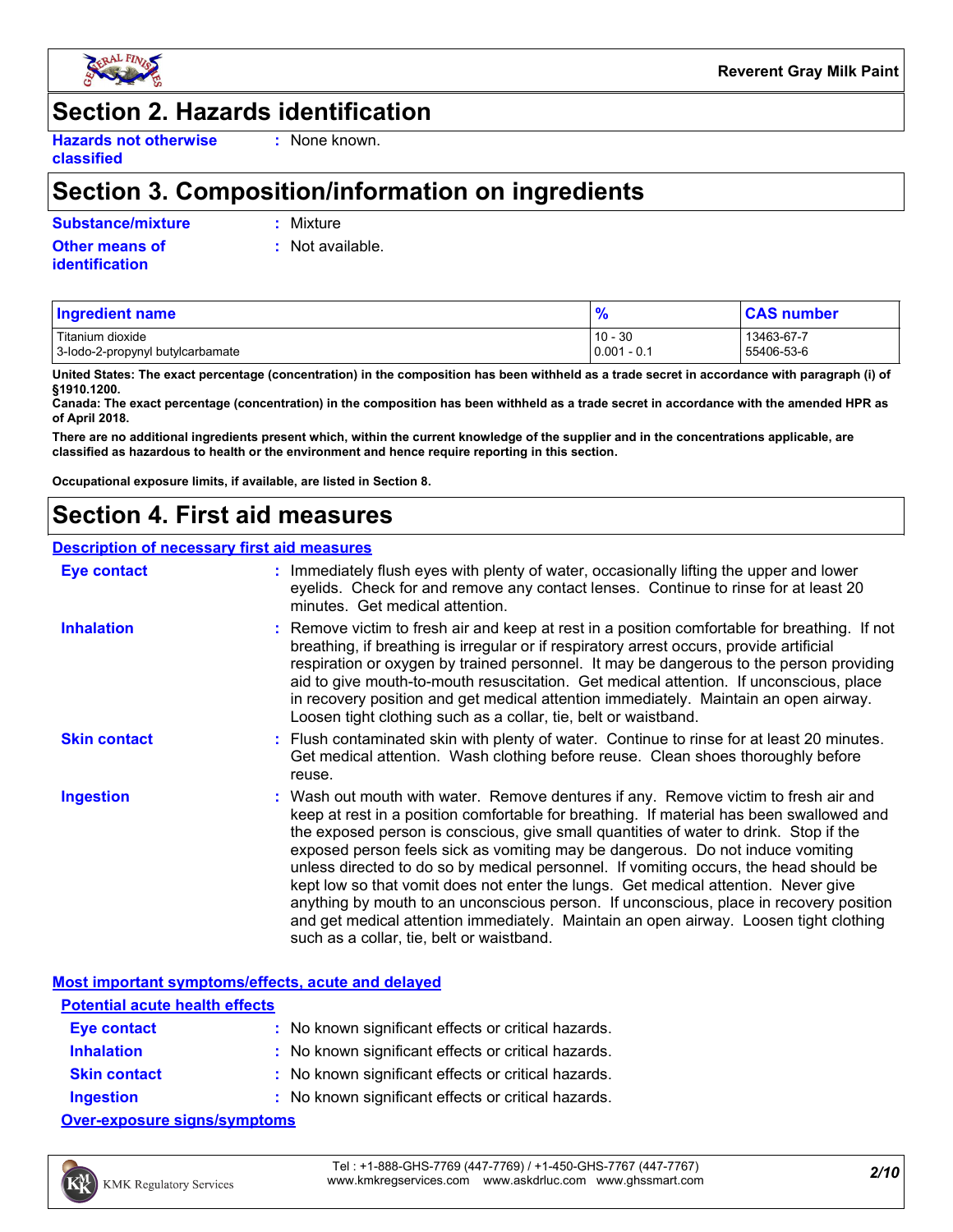

# **Section 4. First aid measures**

| <b>Eye contact</b>  | : No known significant effects or critical hazards. |
|---------------------|-----------------------------------------------------|
| <b>Inhalation</b>   | : No known significant effects or critical hazards. |
| <b>Skin contact</b> | : No known significant effects or critical hazards. |
| <b>Ingestion</b>    | : No known significant effects or critical hazards. |
|                     |                                                     |

|                                   | Indication of immediate medical attention and special treatment needed, if necessary                                                                                          |
|-----------------------------------|-------------------------------------------------------------------------------------------------------------------------------------------------------------------------------|
| <b>Notes to physician</b>         | : Treat symptomatically. Contact poison treatment specialist immediately if large<br>quantities have been ingested or inhaled.                                                |
| <b>Specific treatments</b>        | : No specific treatment.                                                                                                                                                      |
| <b>Protection of first-aiders</b> | : No action shall be taken involving any personal risk or without suitable training. It may<br>be dangerous to the person providing aid to give mouth-to-mouth resuscitation. |

**See toxicological information (Section 11)**

# **Section 5. Fire-fighting measures**

| <b>Extinguishing media</b>                               |                                                                                                                                                                                                     |
|----------------------------------------------------------|-----------------------------------------------------------------------------------------------------------------------------------------------------------------------------------------------------|
| <b>Suitable extinguishing</b><br>media                   | $\therefore$ In case of fire, use water spray (fog), foam, dry chemical or CO <sub>2</sub> .                                                                                                        |
| Unsuitable extinguishing<br>media                        | : None known.                                                                                                                                                                                       |
| <b>Specific hazards arising</b><br>from the chemical     | : No specific fire or explosion hazard.                                                                                                                                                             |
| <b>Hazardous thermal</b><br>decomposition products       | : Decomposition products may include the following materials:<br>carbon dioxide<br>carbon monoxide<br>metal oxide/oxides                                                                            |
| <b>Special protective actions</b><br>for fire-fighters   | : Promptly isolate the scene by removing all persons from the vicinity of the incident if<br>there is a fire. No action shall be taken involving any personal risk or without suitable<br>training. |
| <b>Special protective</b><br>equipment for fire-fighters | : Fire-fighters should wear appropriate protective equipment and self-contained breathing<br>apparatus (SCBA) with a full face-piece operated in positive pressure mode.                            |

# **Section 6. Accidental release measures**

|                                  | <b>Personal precautions, protective equipment and emergency procedures</b>                                                                                                                                                                                                                                                                                                                                       |
|----------------------------------|------------------------------------------------------------------------------------------------------------------------------------------------------------------------------------------------------------------------------------------------------------------------------------------------------------------------------------------------------------------------------------------------------------------|
| For non-emergency<br>personnel   | : No action shall be taken involving any personal risk or without suitable training.<br>Evacuate surrounding areas. Keep unnecessary and unprotected personnel from<br>entering. Do not touch or walk through spilled material. Avoid breathing vapor or mist.<br>Provide adequate ventilation. Wear appropriate respirator when ventilation is<br>inadequate. Put on appropriate personal protective equipment. |
| For emergency responders         | If specialized clothing is required to deal with the spillage, take note of any information in<br>Section 8 on suitable and unsuitable materials. See also the information in "For non-<br>emergency personnel".                                                                                                                                                                                                 |
| <b>Environmental precautions</b> | : Avoid dispersal of spilled material and runoff and contact with soil, waterways, drains<br>and sewers. Inform the relevant authorities if the product has caused environmental<br>pollution (sewers, waterways, soil or air).                                                                                                                                                                                  |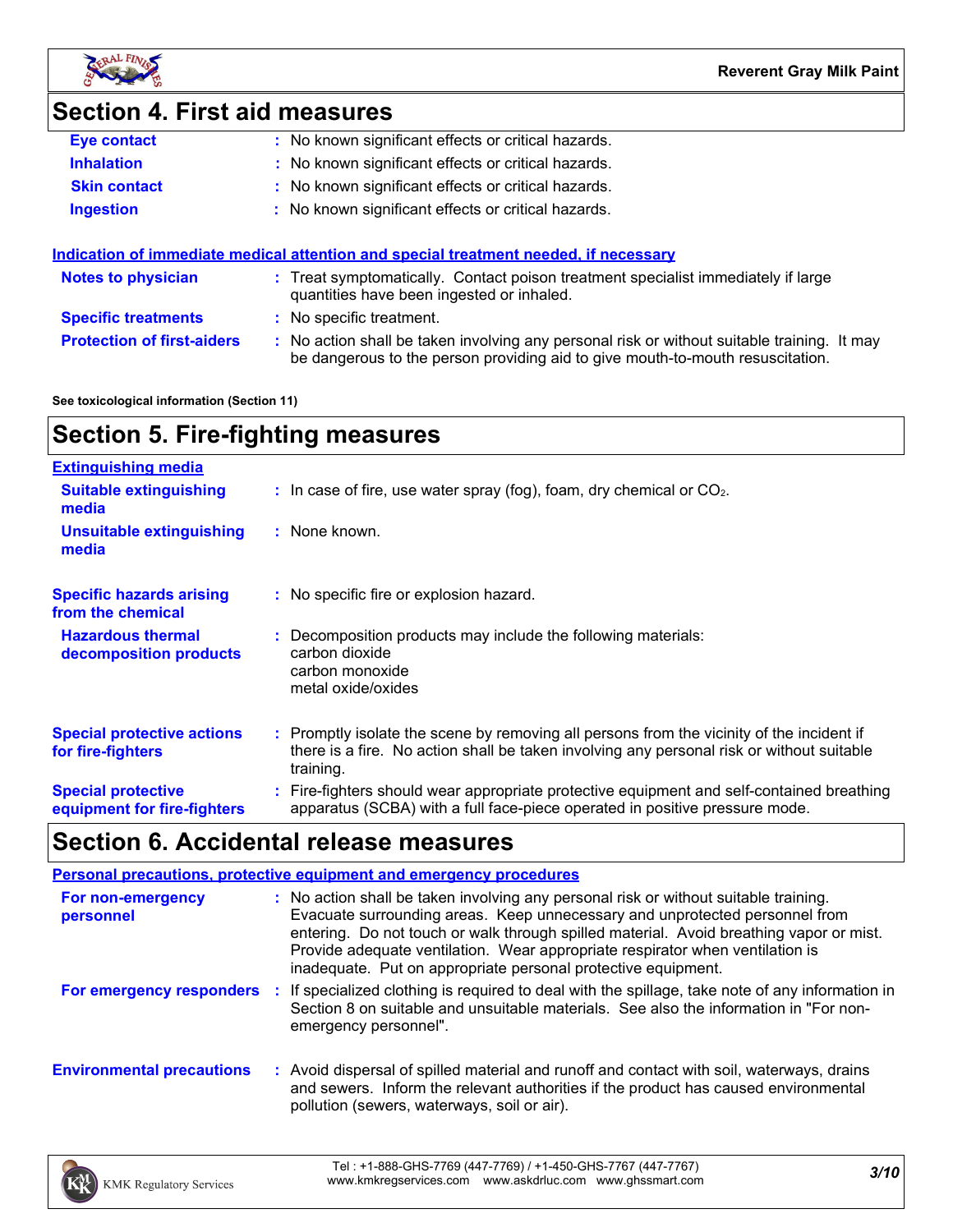

### **Section 6. Accidental release measures**

#### **Methods and materials for containment and cleaning up**

| ×<br>۰. |  |  |
|---------|--|--|

**Spill** Stop leak if without risk. Move containers from spill area. Approach release from spill upwind. Prevent entry into sewers, water courses, basements or confined areas. Wash spillages into an effluent treatment plant or proceed as follows. Contain and collect spillage with non-combustible, absorbent material e.g. sand, earth, vermiculite or diatomaceous earth and place in container for disposal according to local regulations (see Section 13). Dispose of via a licensed waste disposal contractor. Contaminated absorbent material may pose the same hazard as the spilled product. Note: see Section 1 for emergency contact information and Section 13 for waste disposal.

### **Section 7. Handling and storage**

#### **Precautions for safe handling**

| <b>Protective measures</b>                                                       | : Put on appropriate personal protective equipment (see Section 8). Avoid exposure -<br>obtain special instructions before use. Do not handle until all safety precautions have<br>been read and understood. Do not get in eyes or on skin or clothing. Do not ingest.<br>Avoid breathing vapor or mist. If during normal use the material presents a respiratory<br>hazard, use only with adequate ventilation or wear appropriate respirator. Keep in the<br>original container or an approved alternative made from a compatible material, kept<br>tightly closed when not in use. Empty containers retain product residue and can be<br>hazardous. Do not reuse container. |
|----------------------------------------------------------------------------------|--------------------------------------------------------------------------------------------------------------------------------------------------------------------------------------------------------------------------------------------------------------------------------------------------------------------------------------------------------------------------------------------------------------------------------------------------------------------------------------------------------------------------------------------------------------------------------------------------------------------------------------------------------------------------------|
| <b>Advice on general</b><br>occupational hygiene                                 | : Eating, drinking and smoking should be prohibited in areas where this material is<br>handled, stored and processed. Workers should wash hands and face before eating,<br>drinking and smoking. See also Section 8 for additional information on hygiene<br>measures.                                                                                                                                                                                                                                                                                                                                                                                                         |
| <b>Conditions for safe storage,</b><br>including any<br><b>incompatibilities</b> | : Store in accordance with local regulations. Store in original container protected from<br>direct sunlight in a dry, cool and well-ventilated area, away from incompatible materials<br>(see Section 10) and food and drink. Store locked up. Keep container tightly closed<br>and sealed until ready for use. Containers that have been opened must be carefully<br>resealed and kept upright to prevent leakage. Do not store in unlabeled containers.<br>Use appropriate containment to avoid environmental contamination. See Section 10 for<br>incompatible materials before handling or use.                                                                            |

### **Section 8. Exposure controls/personal protection**

#### **Control parameters**

#### **United States**

#### **Occupational exposure limits**

| <b>Ingredient name</b>           | <b>Exposure limits</b>                              |
|----------------------------------|-----------------------------------------------------|
| Titanium dioxide                 | <b>ACGIH TLV (United States, 3/2017).</b>           |
|                                  | TWA: $10 \text{ mg/m}^3$ 8 hours.                   |
|                                  | OSHA PEL (United States, 6/2016).                   |
|                                  | TWA: 15 mg/m <sup>3</sup> 8 hours. Form: Total dust |
| 3-lodo-2-propynyl butylcarbamate | None.                                               |

#### **Canada**

**Occupational exposure limits**

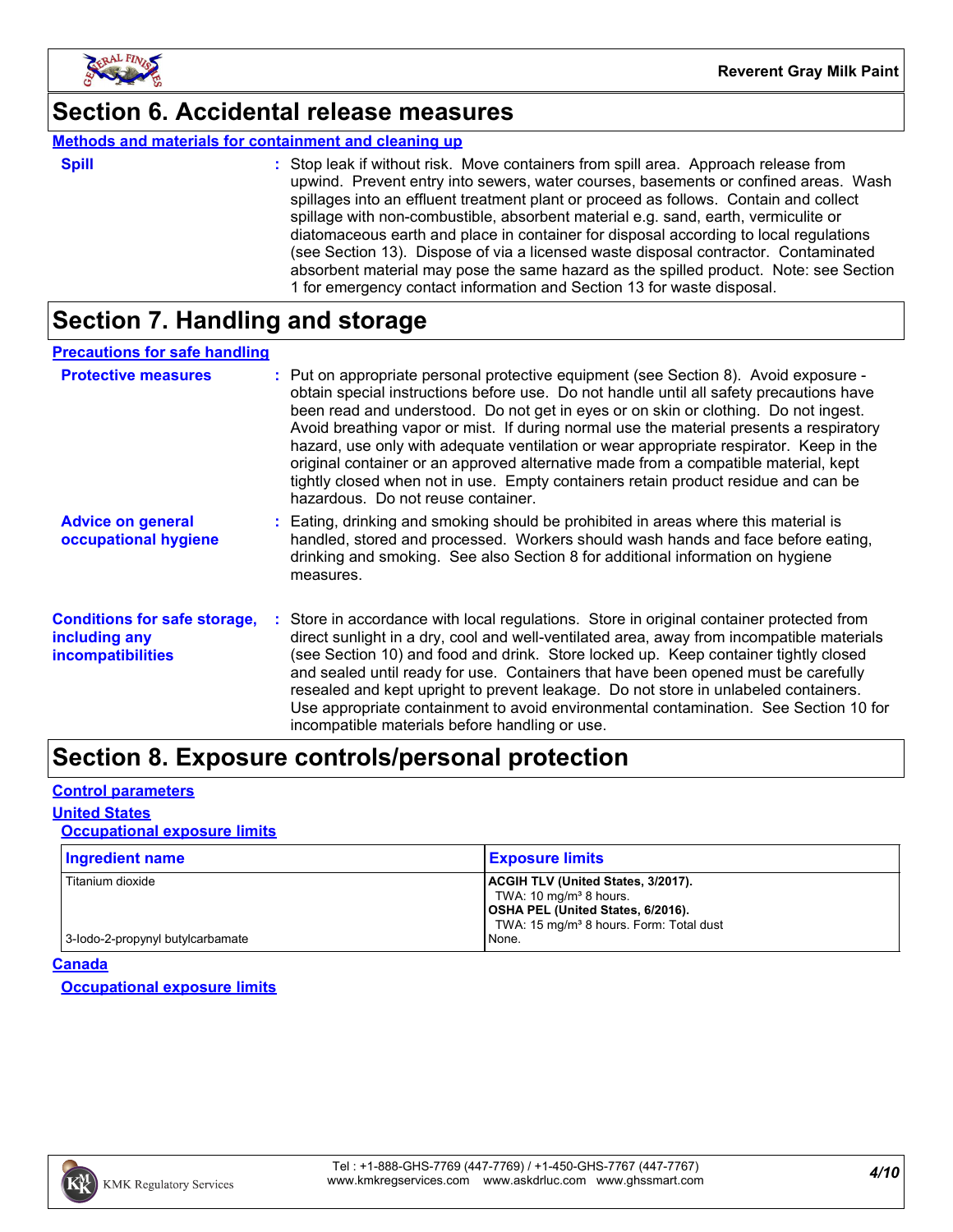

# **Section 8. Exposure controls/personal protection**

| <b>Ingredient name</b>                     |                                                               | <b>Exposure limits</b>                                                                                                                                                                                                                                                                                                                                                                                                                                                                                                                                                        |
|--------------------------------------------|---------------------------------------------------------------|-------------------------------------------------------------------------------------------------------------------------------------------------------------------------------------------------------------------------------------------------------------------------------------------------------------------------------------------------------------------------------------------------------------------------------------------------------------------------------------------------------------------------------------------------------------------------------|
| Titanium dioxide                           |                                                               | CA Alberta Provincial (Canada, 4/2009).<br>8 hrs OEL: 10 mg/m <sup>3</sup> 8 hours.<br>CA British Columbia Provincial (Canada, 6/2017).<br>TWA: 3 mg/m <sup>3</sup> 8 hours. Form: Respirable dust<br>TWA: 10 mg/m <sup>3</sup> 8 hours. Form: Total dust<br>CA Ontario Provincial (Canada, 1/2018).<br>TWA: 10 mg/m <sup>3</sup> 8 hours.<br>CA Quebec Provincial (Canada, 1/2014).<br>TWAEV: 10 mg/m <sup>3</sup> 8 hours. Form: Total dust<br>CA Saskatchewan Provincial (Canada, 7/2013).<br>STEL: 20 mg/m <sup>3</sup> 15 minutes.<br>TWA: 10 mg/m <sup>3</sup> 8 hours. |
| <b>Appropriate engineering</b><br>controls |                                                               | : If user operations generate dust, fumes, gas, vapor or mist, use process enclosures,<br>local exhaust ventilation or other engineering controls to keep worker exposure to<br>airborne contaminants below any recommended or statutory limits.                                                                                                                                                                                                                                                                                                                              |
| <b>Environmental exposure</b><br>controls  | ÷.                                                            | Emissions from ventilation or work process equipment should be checked to ensure<br>they comply with the requirements of environmental protection legislation.                                                                                                                                                                                                                                                                                                                                                                                                                |
| <b>Individual protection measures</b>      |                                                               |                                                                                                                                                                                                                                                                                                                                                                                                                                                                                                                                                                               |
| <b>Hygiene measures</b>                    | showers are close to the workstation location.                | : Wash hands, forearms and face thoroughly after handling chemical products, before<br>eating, smoking and using the lavatory and at the end of the working period.<br>Appropriate techniques should be used to remove potentially contaminated clothing.<br>Wash contaminated clothing before reusing. Ensure that eyewash stations and safety                                                                                                                                                                                                                               |
| <b>Eye/face protection</b>                 |                                                               | Safety eyewear complying with an approved standard should be used when a risk<br>assessment indicates this is necessary to avoid exposure to liquid splashes, mists,<br>gases or dusts. If contact is possible, the following protection should be worn, unless<br>the assessment indicates a higher degree of protection: safety glasses with side-shields.                                                                                                                                                                                                                  |
| <b>Skin protection</b>                     |                                                               |                                                                                                                                                                                                                                                                                                                                                                                                                                                                                                                                                                               |
| <b>Hand protection</b>                     | protection time of the gloves cannot be accurately estimated. | Chemical-resistant, impervious gloves complying with an approved standard should be<br>worn at all times when handling chemical products if a risk assessment indicates this is<br>necessary. Considering the parameters specified by the glove manufacturer, check<br>during use that the gloves are still retaining their protective properties. It should be<br>noted that the time to breakthrough for any glove material may be different for different<br>glove manufacturers. In the case of mixtures, consisting of several substances, the                           |
| <b>Body protection</b>                     | handling this product.                                        | : Personal protective equipment for the body should be selected based on the task being<br>performed and the risks involved and should be approved by a specialist before                                                                                                                                                                                                                                                                                                                                                                                                     |
| <b>Other skin protection</b>               | specialist before handling this product.                      | Appropriate footwear and any additional skin protection measures should be selected<br>based on the task being performed and the risks involved and should be approved by a                                                                                                                                                                                                                                                                                                                                                                                                   |
| <b>Respiratory protection</b>              | aspects of use.                                               | Based on the hazard and potential for exposure, select a respirator that meets the<br>appropriate standard or certification. Respirators must be used according to a<br>respiratory protection program to ensure proper fitting, training, and other important                                                                                                                                                                                                                                                                                                                |

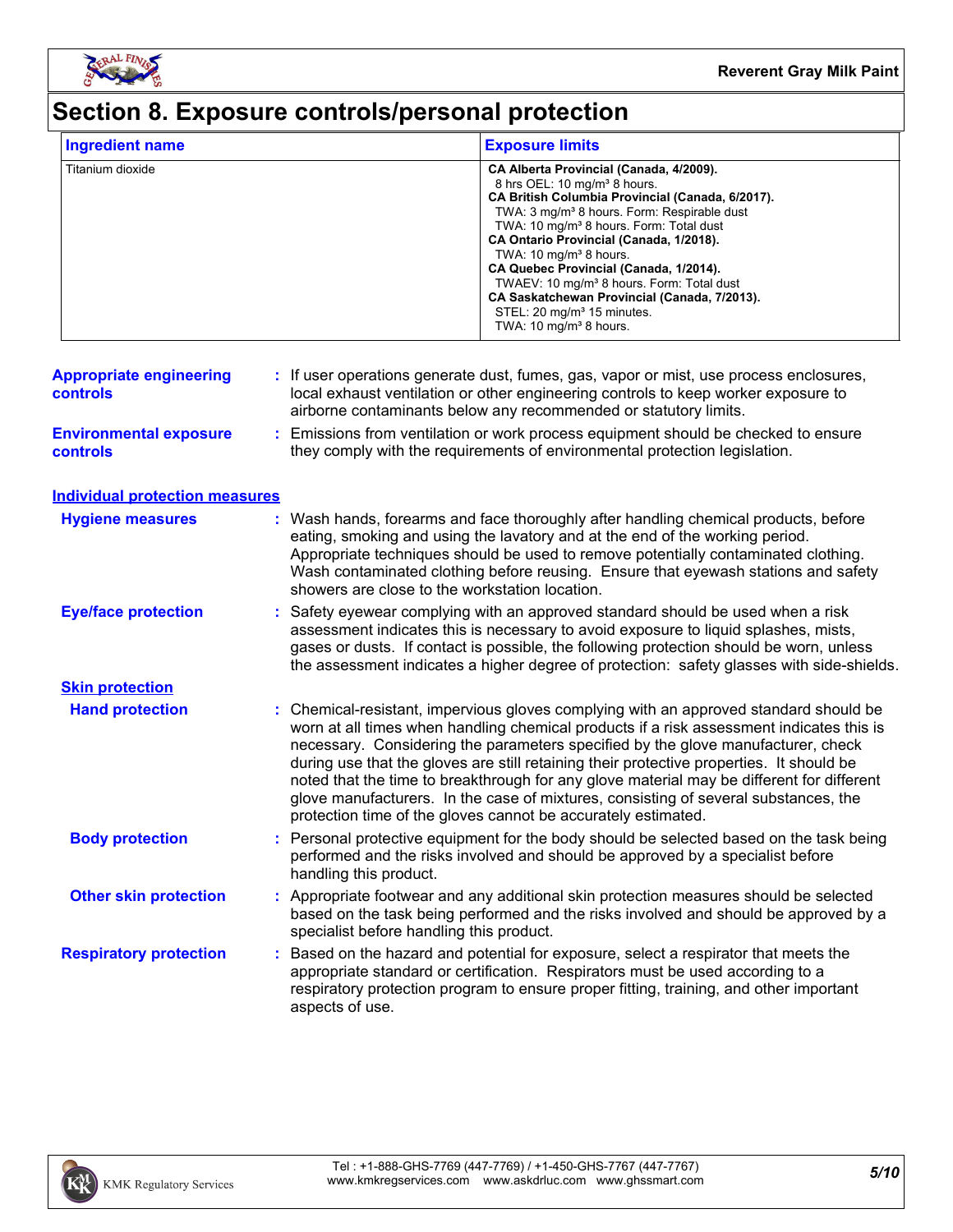

# **Section 9. Physical and chemical properties**

#### **Appearance**

| <b>Physical state</b>                             | : Liquid. [Viscous.]                 |
|---------------------------------------------------|--------------------------------------|
| <b>Color</b>                                      | $:$ Gray.                            |
| Odor                                              | Latex.                               |
| <b>Odor threshold</b>                             | Not available.                       |
| pH                                                | : 7.8 to 9                           |
| <b>Melting point</b>                              | Not available.                       |
| <b>Boiling point</b>                              | Not available.                       |
| <b>Flash point</b>                                | Not available.                       |
| <b>Evaporation rate</b>                           | Not available.                       |
| <b>Flammability (solid, gas)</b>                  | : Not available.                     |
| Lower and upper explosive<br>(flammable) limits   | : Not available.                     |
| <b>Vapor pressure</b>                             | Not available.                       |
| <b>Vapor density</b>                              | : 10.48 lb/gal                       |
| <b>Relative density</b>                           | Not available.                       |
| <b>Solubility</b>                                 | Soluble in water.                    |
| <b>Partition coefficient: n-</b><br>octanol/water | Not available.                       |
| <b>Auto-ignition temperature</b>                  | : Not available.                     |
| <b>Decomposition temperature</b>                  | : Not available.                     |
| <b>Viscosity</b>                                  | Dynamic: 1500 mPa·s (1500 cP) @ 75°F |
| <b>VOC content</b>                                | : 28 g/L                             |
| Flow time (ISO 2431)                              | : Not available.                     |
|                                                   |                                      |

# **Section 10. Stability and reactivity**

| <b>Reactivity</b>                                   | : No specific test data related to reactivity available for this product or its ingredients.              |
|-----------------------------------------------------|-----------------------------------------------------------------------------------------------------------|
| <b>Chemical stability</b>                           | : The product is stable.                                                                                  |
| <b>Possibility of hazardous</b><br><b>reactions</b> | : Under normal conditions of storage and use, hazardous reactions will not occur.                         |
| <b>Conditions to avoid</b>                          | : Protect from freezing.                                                                                  |
| <b>Incompatible materials</b>                       | : Reactive or incompatible with the following materials: oxidizing materials.                             |
| <b>Hazardous decomposition</b><br>products          | : Under normal conditions of storage and use, hazardous decomposition products should<br>not be produced. |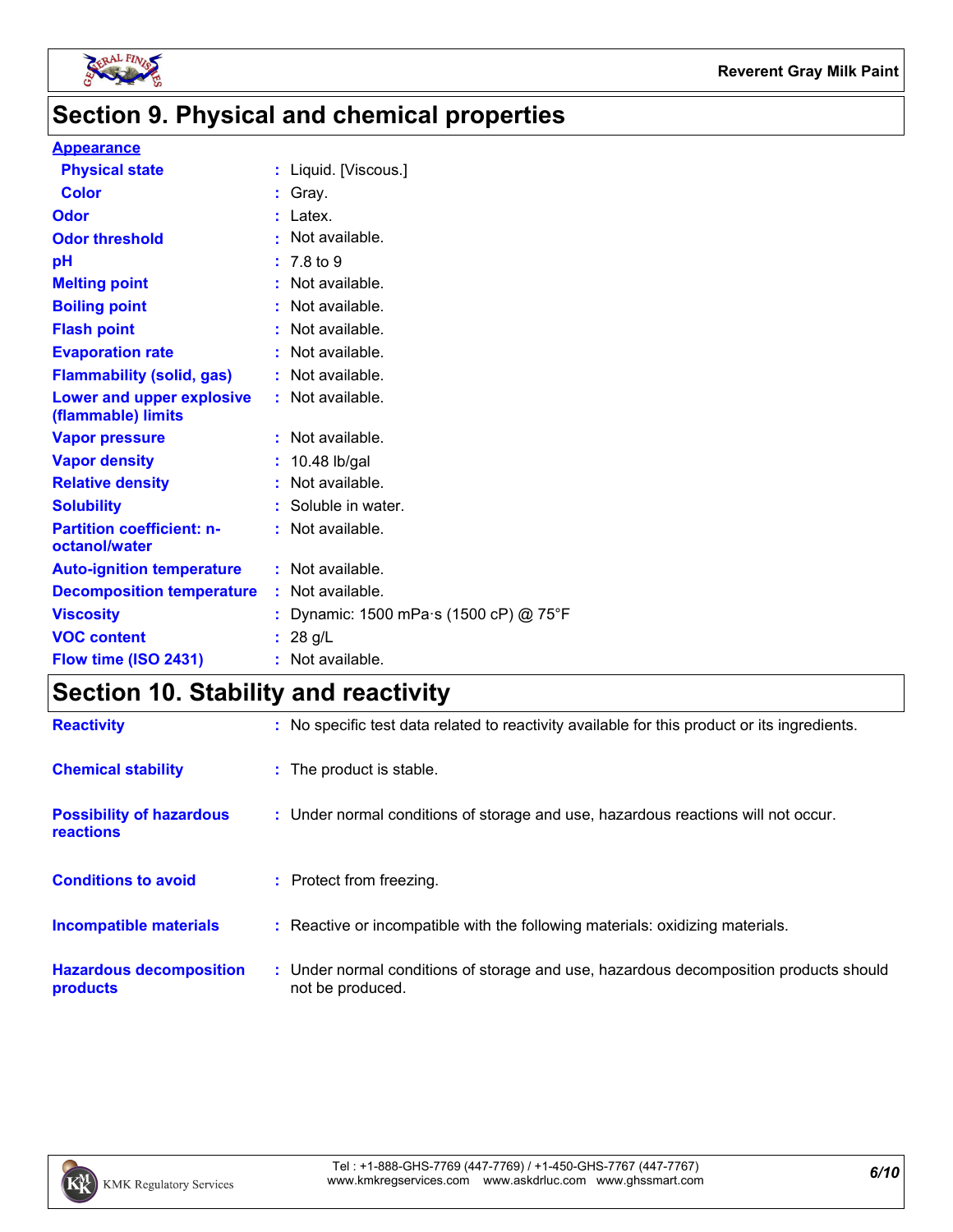

# **Section 11. Toxicological information**

#### **Information on toxicological effects**

#### **Acute toxicity**

| <b>Product/ingredient name</b>   | <b>Result</b> | <b>Species</b> | <b>Dose</b>  | <b>Exposure</b> |
|----------------------------------|---------------|----------------|--------------|-----------------|
| 3-lodo-2-propynyl butylcarbamate | LD50 Oral     | Ra.            | l 1470 ma/ka |                 |

#### **Irritation/Corrosion**

There is no data available.

#### **Sensitization**

There is no data available.

#### **Mutagenicity**

There is no data available.

#### **Carcinogenicity**

#### **Classification**

| <b>Product/ingredient name</b> | <b>OSHA</b> | <b>IARC</b> | <b>NTP</b> |
|--------------------------------|-------------|-------------|------------|
| Titanium dioxide               |             | 2B          |            |

#### **Reproductive toxicity**

There is no data available.

#### **Teratogenicity**

There is no data available.

#### **Specific target organ toxicity (single exposure)**

There is no data available.

#### **Specific target organ toxicity (repeated exposure)**

| <b>Name</b>                      | <b>Category</b> | <b>Target organs</b> |
|----------------------------------|-----------------|----------------------|
| 3-lodo-2-propynyl butylcarbamate | Category        | larynx               |

#### **Aspiration hazard**

There is no data available.

#### **Information on the likely :** Dermal contact. Eye contact. Inhalation. Ingestion.

#### **routes of exposure Potential acute health effects**

| <b>Eye contact</b>  | : No known significant effects or critical hazards. |
|---------------------|-----------------------------------------------------|
| <b>Inhalation</b>   | : No known significant effects or critical hazards. |
| <b>Skin contact</b> | : No known significant effects or critical hazards. |
| <b>Ingestion</b>    | : No known significant effects or critical hazards. |

#### **Symptoms related to the physical, chemical and toxicological characteristics**

| <b>Eye contact</b>  | : No known significant effects or critical hazards. |
|---------------------|-----------------------------------------------------|
| <b>Inhalation</b>   | : No known significant effects or critical hazards. |
| <b>Skin contact</b> | : No known significant effects or critical hazards. |
| <b>Ingestion</b>    | : No known significant effects or critical hazards. |

**Delayed and immediate effects and also chronic effects from short and long term exposure Short term exposure**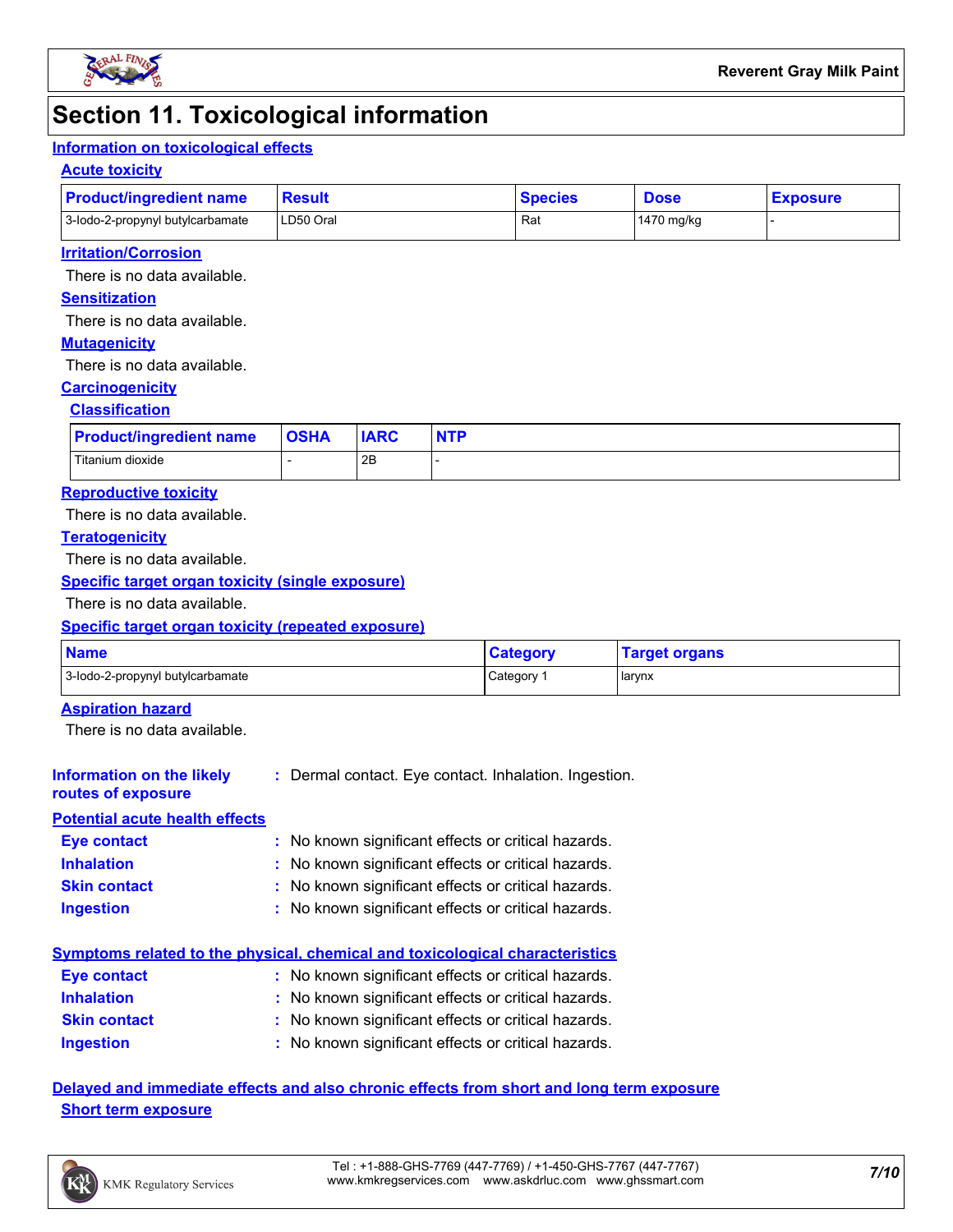

# **Section 11. Toxicological information**

| <b>Potential immediate</b><br><b>effects</b> | : No known significant effects or critical hazards.                                         |
|----------------------------------------------|---------------------------------------------------------------------------------------------|
| <b>Potential delayed effects</b>             | : No known significant effects or critical hazards.                                         |
| <b>Long term exposure</b>                    |                                                                                             |
| <b>Potential immediate</b><br>effects        | : No known significant effects or critical hazards.                                         |
| <b>Potential delayed effects</b>             | : No known significant effects or critical hazards.                                         |
| <b>Potential chronic health effects</b>      |                                                                                             |
| <b>General</b>                               | : No known significant effects or critical hazards.                                         |
| <b>Carcinogenicity</b>                       | : Suspected of causing cancer. Risk of cancer depends on duration and level of<br>exposure. |
| <b>Mutagenicity</b>                          | : No known significant effects or critical hazards.                                         |
| <b>Teratogenicity</b>                        | : No known significant effects or critical hazards.                                         |
| <b>Developmental effects</b>                 | : No known significant effects or critical hazards.                                         |
| <b>Fertility effects</b>                     | : No known significant effects or critical hazards.                                         |
|                                              |                                                                                             |

#### **Numerical measures of toxicity**

**Acute toxicity estimates**

There is no data available.

# **Section 12. Ecological information**

#### **Toxicity**

| <b>Product/ingredient name</b>   | <b>Result</b>                         | <b>Species</b>                                                            | <b>Exposure</b> |
|----------------------------------|---------------------------------------|---------------------------------------------------------------------------|-----------------|
| Titanium dioxide                 | Acute LC50 >1000000 µg/L Marine water | Fish - Fundulus heteroclitus                                              | 96 hours        |
| 3-lodo-2-propynyl butylcarbamate | Acute LC50 500 ppb Fresh water        | Crustaceans - Hyalella azteca                                             | 48 hours        |
|                                  | Acute LC50 40 ppb Fresh water         | Daphnia - Daphnia magna                                                   | 48 hours        |
|                                  | Acute LC50 67 µg/L Fresh water        | Fish - Oncorhynchus mykiss - Juvenile<br>(Fledgling, Hatchling, Weanling) | 96 hours        |
|                                  | Chronic NOEC 8.4 ppb                  | Fish - Pimephales promelas                                                | 35 days         |

#### **Persistence and degradability**

There is no data available.

#### **Bioaccumulative potential**

There is no data available.

#### **Mobility in soil**

**Soil/water partition coefficient (KOC)**

**:** Not available.

**Other adverse effects** : No known significant effects or critical hazards.

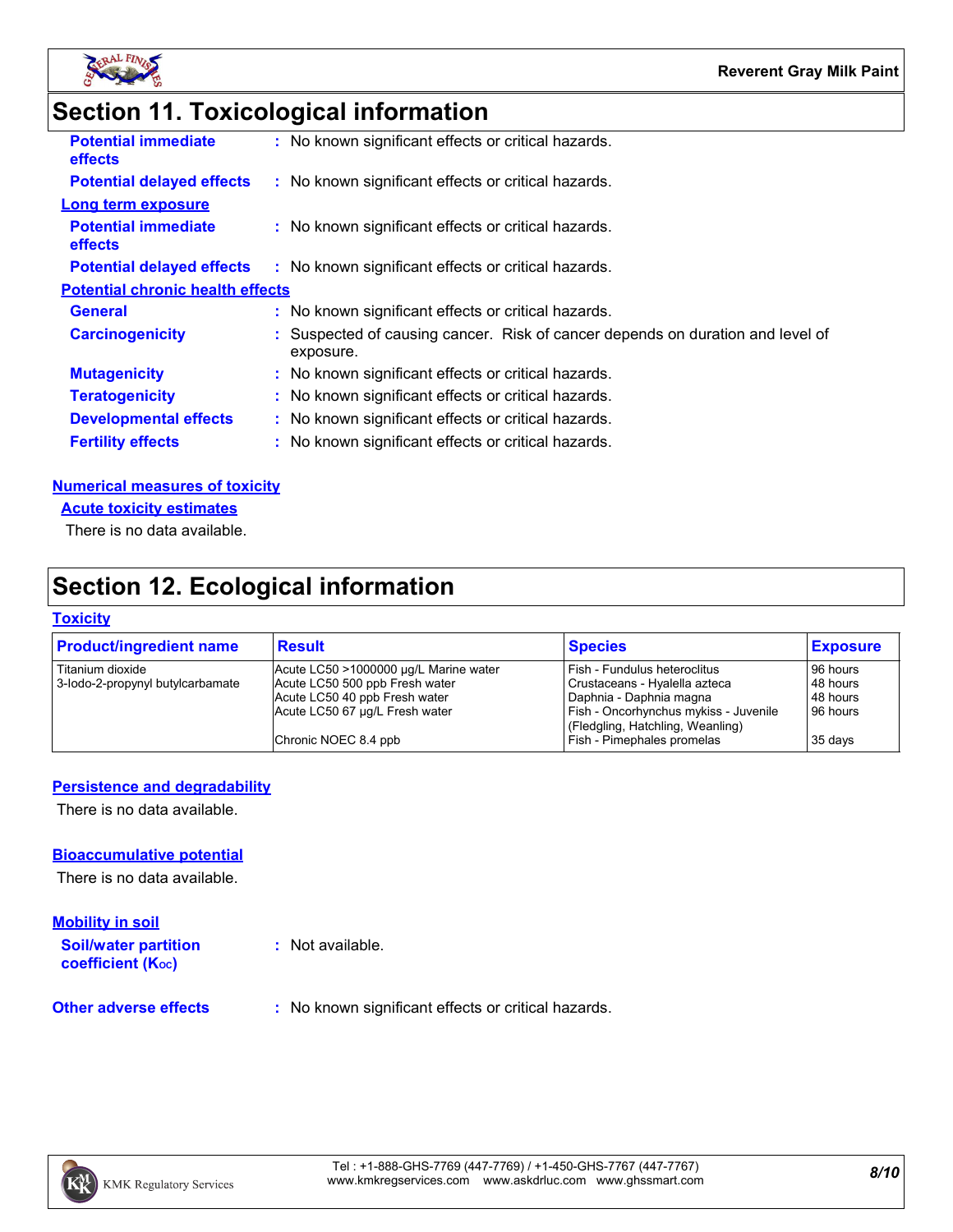

# **Section 13. Disposal considerations**

**Disposal methods :**

The generation of waste should be avoided or minimized wherever possible. Disposal of this product, solutions and any by-products should comply with the requirements of environmental protection and waste disposal legislation and any regional local authority requirements. Dispose of surplus and non-recyclable products via a licensed waste disposal contractor. Waste should not be disposed of untreated to the sewer unless fully compliant with the requirements of all authorities with jurisdiction. Waste packaging should be recycled. Incineration or landfill should only be considered when recycling is not feasible. This material and its container must be disposed of in a safe way. Care should be taken when handling empty containers that have not been cleaned or rinsed out. Empty containers or liners may retain some product residues. Avoid dispersal of spilled material and runoff and contact with soil, waterways, drains and sewers.

# **Section 14. Transport information**

|                                        | <b>DOT Classification</b> | <b>TDG Classification</b> | <b>IMDG</b>    | <b>IATA</b>              |
|----------------------------------------|---------------------------|---------------------------|----------------|--------------------------|
| <b>UN number</b>                       | Not regulated.            | Not regulated.            | Not regulated. | Not regulated.           |
| <b>UN proper</b><br>shipping name      |                           |                           |                |                          |
| <b>Transport</b><br>hazard class(es)   |                           | $\overline{\phantom{0}}$  |                |                          |
| <b>Packing group</b>                   | $\overline{\phantom{a}}$  | -                         |                | $\overline{\phantom{a}}$ |
| <b>Environmental</b><br><b>hazards</b> | No.                       | No.                       | No.            | No.                      |

**AERG :** Not applicable

**Special precautions for user Transport within user's premises:** always transport in closed containers that are **:** upright and secure. Ensure that persons transporting the product know what to do in the event of an accident or spillage.

# **Section 15. Regulatory information**

| <b>U.S. Federal regulations</b>                                                   | : United States inventory (TSCA 8b): All components are listed or exempted.<br>Clean Water Act (CWA) 311: Cyclohexane |
|-----------------------------------------------------------------------------------|-----------------------------------------------------------------------------------------------------------------------|
| <b>Clean Air Act Section 112</b><br>(b) Hazardous Air<br><b>Pollutants (HAPS)</b> | : Not listed                                                                                                          |
| <b>Clean Air Act Section 602</b><br><b>Class I Substances</b>                     | : Not listed                                                                                                          |
| <b>Clean Air Act Section 602</b><br><b>Class II Substances</b>                    | : Not listed                                                                                                          |
| <b>DEA List I Chemicals</b><br><b>(Precursor Chemicals)</b>                       | : Not listed                                                                                                          |
| <b>DEA List II Chemicals</b><br><b>(Essential Chemicals)</b>                      | : Not listed                                                                                                          |

**SARA 302/304**